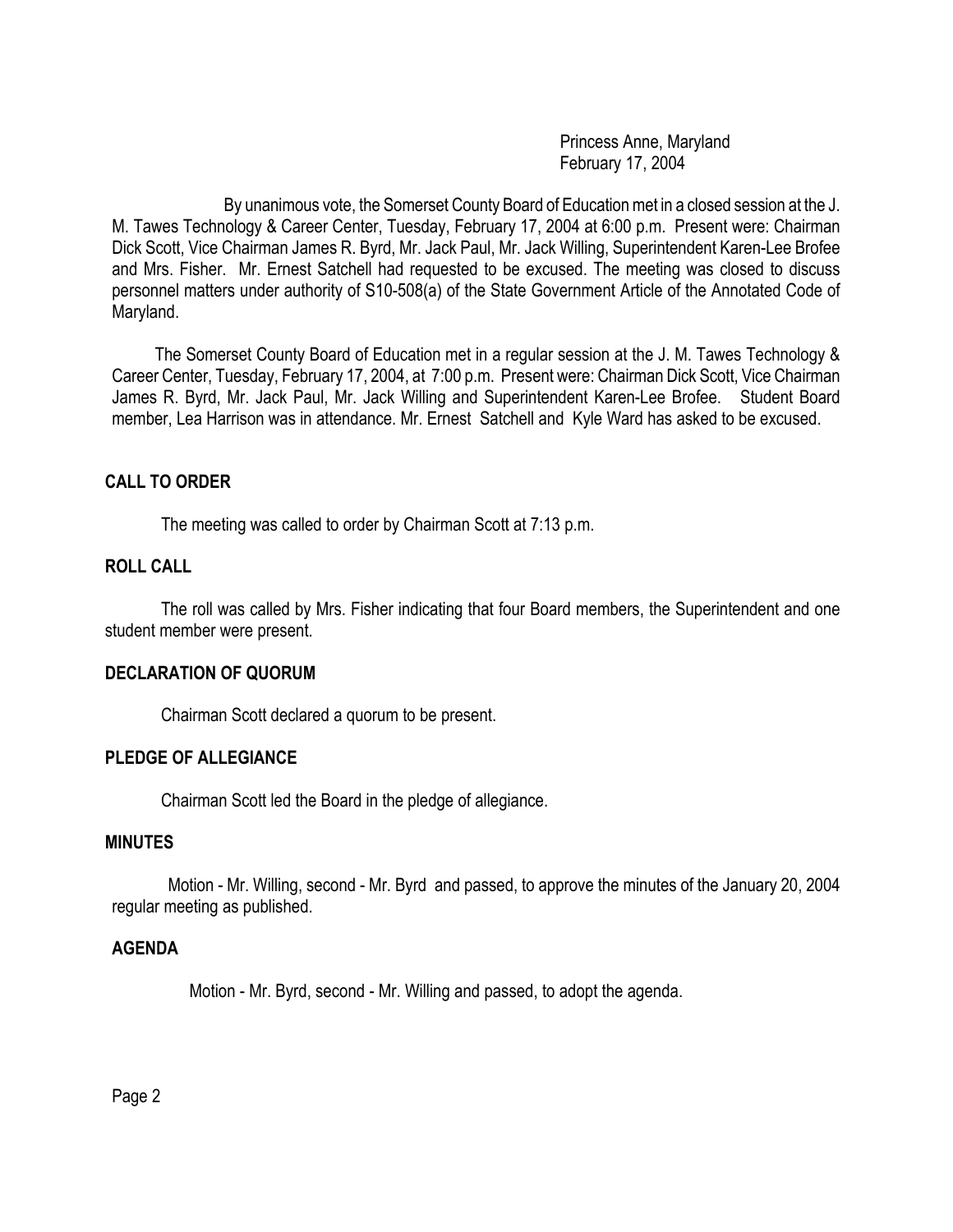Board Meeting - February 17, 2004

## **PUBLIC PARTICIPATION**

No opinions were voiced during public participation.

#### **SUDENT BOARD MEMBER REPORT**

Lea Harrison reported on activities in her area school district.

#### **DEAL ISLAND SCHOOL REPORT**

Mr. Forbush, Principal of Deal Island Elementary School provided a report of the school's programs and extended an invitation to visit the school.

### **MOCK TRIAL EXPERIENCE**

Due to the weather, Dr. Brofee reported the students from J. M. Tawes and Washington High School would be presenting at the March meeting.

### **OLD BUSINESS**

## **POLICY 700-13, WORK SCHEDULE AND LEAVE FOR EMPLOYEES OF SOMERSET COUNTY PUBLIC SCHOOLS**

Upon recommendation of the Superintendent, it was moved by Mr. Willing, seconded by Mr. Byrd and passed to approve Policy 700-13, Work Schedule and Leave for Employees of Somerset County Public Schools as submitted.

### **POLICY 700-53, SCHOOL RESOURCE OFFICER PROGRAM**

Upon recommendation of the Superintendent, it was the consensus of the Board to continue the study of Policy 700-53, School Resource Officer Program.

### **POLICY 200-22, Volunteer Services**

Upon recommendation of the Superintendent, it was moved by Mr. Paul, seconded by Mr. Willing and passed to approve Policy 200-22, Volunteer Services as submitted.

### **SCHOOL CALENDAR**

 Upon recommendation of the Superintendent, it was moved by Mr. Byrd, seconded by Mr. Willing and passed to approve the School Calendar.

Page 3

### **TRANSPORTATION**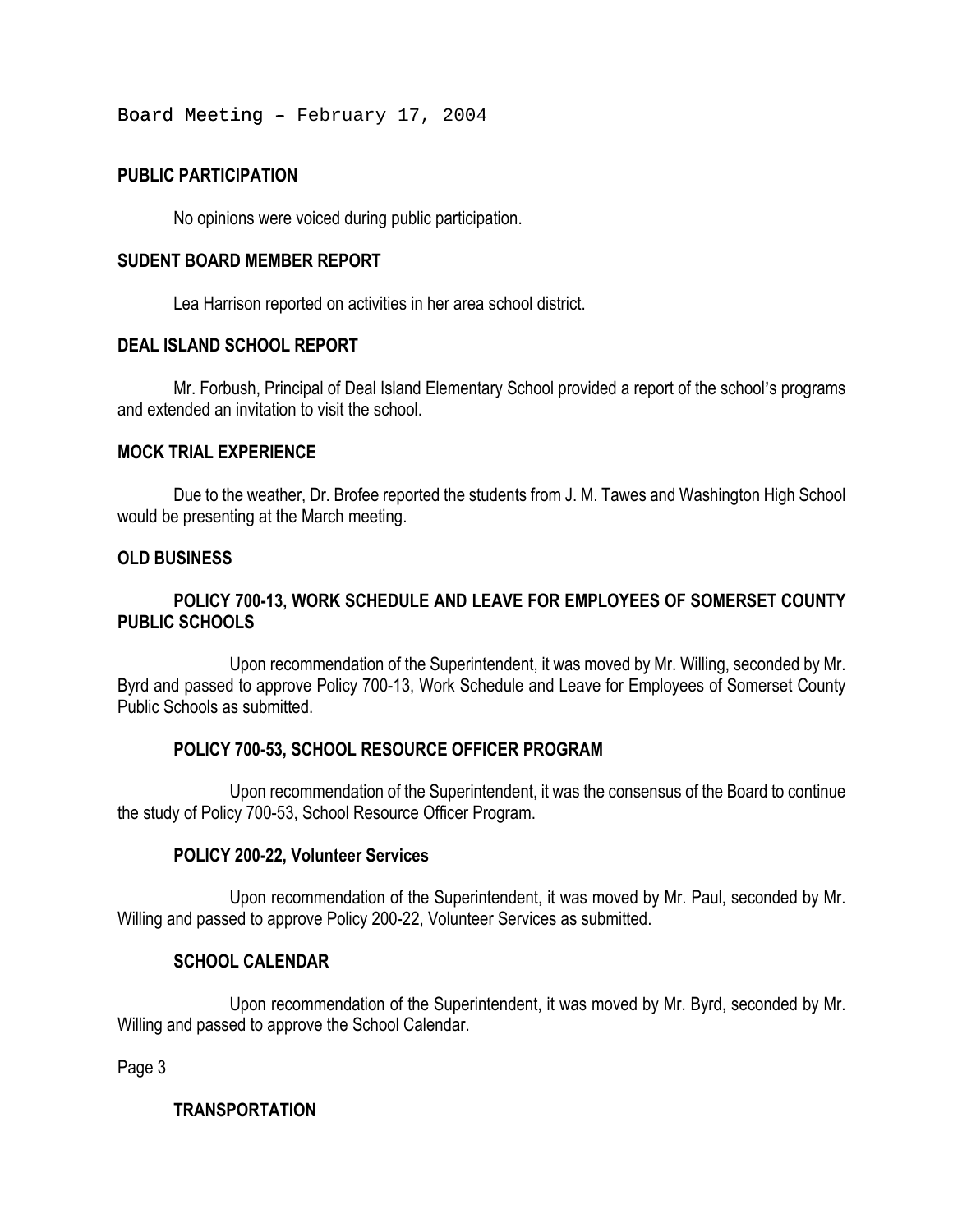Board Meeting - February 17, 2004

 Upon recommendation of the Transportation Supervisor, it was the consensus of the board to disallow the early retirement of a bus for the purchase of a new bus.

### **REORGANIZATION PROJECT**

The Superintendent gave an update and was asked when a timeline of activities and schedule for the reorganization might be ready. Dr. Brofee will attempt to have it completed for the March Meeting.

### **NEW BUSINESS**

## **PERSONNEL**

Upon recommendation of the Superintendent, it was moved by Mr. Willing, seconded by Mr. Paul and passed, to approve the following personnel actions : retirements: Barbara Anderson, Dianne Brooks, Michael Lokey, Margo Gale, Deborah Weinreich, Joyce Simpson, Louise Drayer; resignations: Valerie Guetens; new hires: Diane Conner, Stephanie Covington, Carrie Smoker, Jane Dougal, Sharron DuPree, Brian Whittington, Pamela Moore; changes: Cindy Taylor.

# **ON-LINE COURSES**

Ms. Hopkins gave an update regarding the progress of On-Line Courses. The Board received the Guidelines and Procedures Manual for Online Courses for study and future discussion.

## **FINANCE REPORT**

Mrs. Miller addressed the Budget Development Calendar and the impact of Thornton (or lack of) on Somerset County Public Schools' Budget.

# **AUDIT OF STATE AID**

Mrs. Miller addressed the failure of Somerset County Public Schools to demonstrate valid residency of randomly selected students that led to a penalty. It was the consensus of the board to tighten our student registration procedures.

# **MASTER PLAN REVISIONS & RECOMMENDATIONS**

The Superintendent informed the Board that the Master Plan Steering Team convened on January 29, 2004 and additions, deletions and revisions have been made and would be presented with the "05" Budget.

Page 4

# **MAY BOARD MEETING DATE**

The Superintendent informed the Board the meeting date for May had been set to avoid a